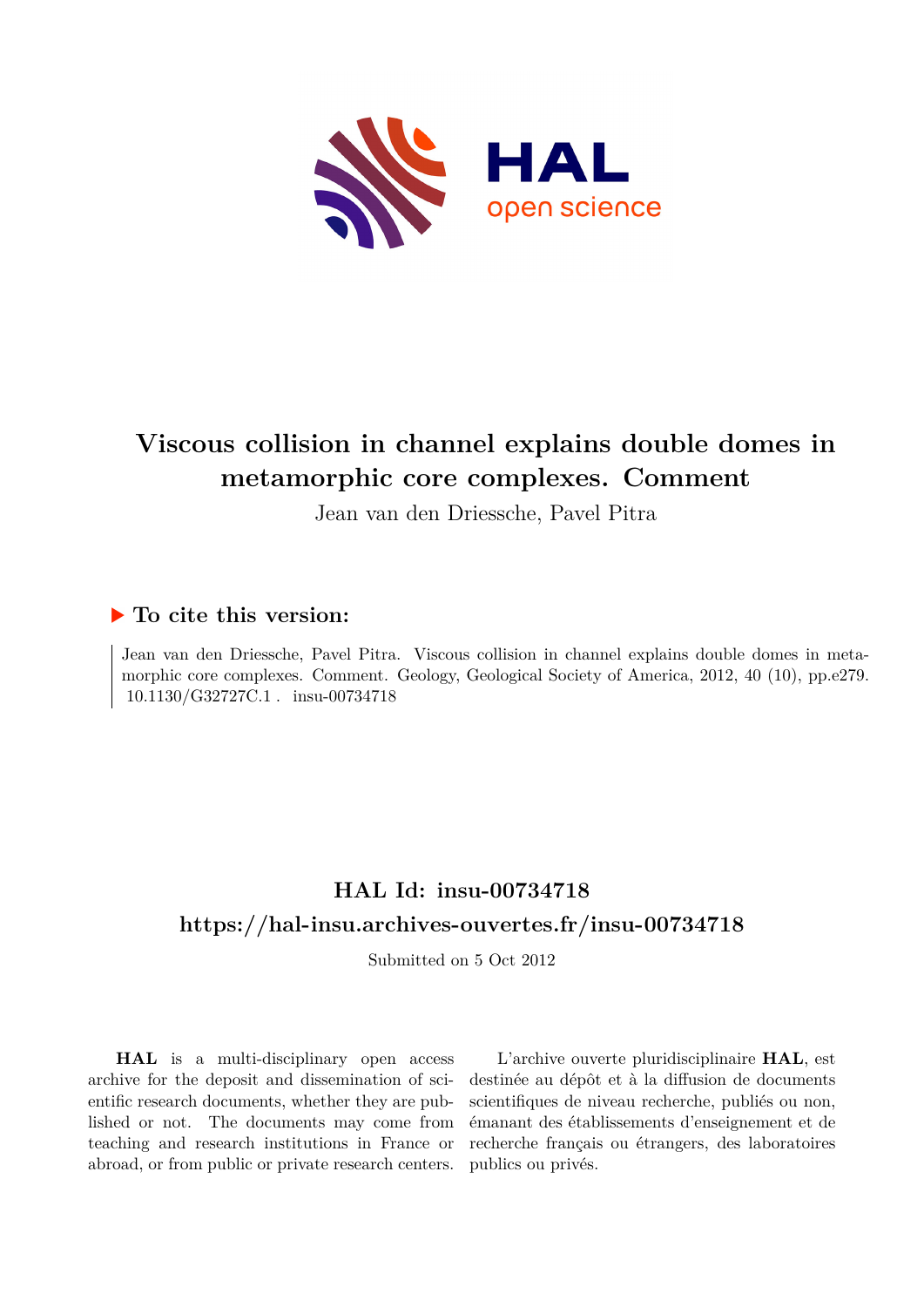#### **Forum Comment**

#### **Viscous collision in channel explains double domes in metamorphic core complexes**

Jean Van Den Driessche, and Pavel Pitra

Géosciences Rennes, UMR 6118, Université Rennes 1 and CNRS, Campus de Beaulieu, F-35042 Rennes cedex, France

Rey et al. (2011, herein) propose an appealing numerical model for the development of gneiss domes in an extending crust. They suggest that extension in the upper brittle crust triggers oppositely verging ductile flows in the deep crust, resulting in the rising of two domes of foliation separated by a median high-strain zone (MHSZ). To sustain their model, they compare the modeling results with two natural examples, one of them being the Montagne Noire in the French Massif Central. However attractive this model, it does not apply for the Montagne Noire, since none of the two main predicted features are present in this area.

We suppose that the schematic cross section of the Montagne Noire (strongly resembling the synthetic cross section proposed by Charles et al. (2009), not to scale, with vertical exaggeration, incorrectly situated on the sketch map, and finally, simply wrong) refers to the eastern part of this structure as a sedimentary basin is represented on the northern flank. In this area, the Montagne Noire has been classically subdivided into two domes, the Espinouse to the north and the Caroux to the south, separated by a pinched syncline that, however, disappears rapidly to the west and flattens to the east. This description could match that suggested by Rey et al.. However, the possible existence of a domal structure in the Caroux massif only relies on the presumed equivalence of some meter-thick intercalations of fine-grained gneisses present along both the southern and the northern sides of the massif, interpreted as a refolded sedimentary cover of a gneiss basement, either by horizontal shortening or by diapirism (see Van Den Driessche and Brun, 1992). Yet, such intercalations are present elsewhere in both the Espinouse dome and the Caroux massif and their origin is uncertain (sedimentary, magmatic, or mylonitic) (e.g. Ellenberger 1967). Hence, the presence of fine-grained gneisses within the Caroux massif is not evidence for a domal structure.

On the other hand, careful structural investigations by Van den Driessche and Brun (1992) and Brun and Van Den Driessche (1994) have revealed that the apparent dome-shaped foliation pattern in the Caroux massif results in fact from the reworking of thrust-related upright foliations by flatlying ductile extensional shearing. Rey et al. mention the presence of such flat-lying extensional shearing (termed "décollement" on the cross section of their figure 3), but they ignore its role in the origin of the apparent domal structure. This pattern of ductile deformation in the Caroux massif has been interpreted as resulting from the upward bending of the footwall (the Caroux gneisses) of an extensional system controlled by a detachment fault dipping to the north, along the northern flank of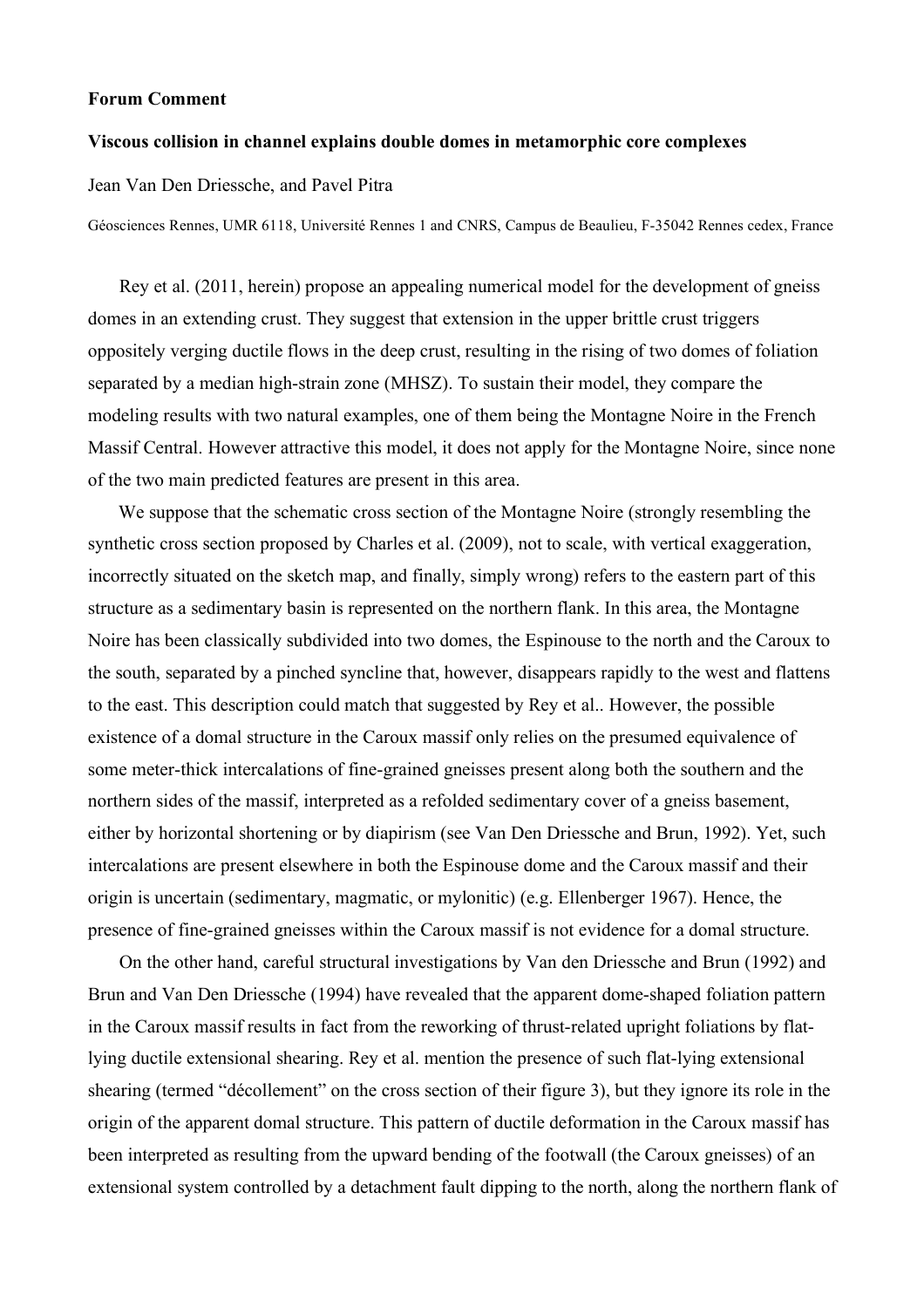the Espinouse massif (Van Den Driessche and Brun, 1992, Brun and Van Den Driessche, 1994, Brun et al. 1994).

To our knowledge, the structural data provided by Van Den Driessche and Brun (1992) and Brun and Van Den Driessche (1994) in this area have not yet been superceded or invalidated by new ones. It is Rey et al.'s right to disagree with such an interpretation of the Montagne Noire tectonics, but they cannot escape these structural data unless they can provide new ones.

The second main feature of the Rey et al. model concerns the existence of a MHSZ. In their cross section, this zone is supposed to correspond to the syncline between the two domes. However, this structure corresponds to the extensional detachment of the Caroux massif refolded during the upward bending of the latter. The deformation gradient that exists in this area is related to the extensional shearing and develops upward, towards the contact with the overlying sediments, not in a horizontal direction as described by the Rey et al. model.

Finally, most surprising is the reference to Bouchardon et al. (1979) as the only argument provided by Rey et al. for the existence of the MHSZ in the Montagne Noire. It is a very short paper (two and a half pages) and the abstract just postulates that "For the first time in the Montagne Noire, kyanite-rocks has been identified: stable in the staurolite-garnet-(cordierite) mineralogical association, kyanite is relictual in the (staurolite)-sillimanite-(cordierite-andalusite) association." (p. 1067).

Apart from the fact that this work exclusively deals with the discovery of two outcrops of kyanite in the Caroux massif, it never mentions anything about the strain intensity in this area. This leaves the impression that apart from a first superficial resemblance, the model of Rey et al. is definitively not concerned with the existing geological data in the Montagne Noire.

Reading Rey et al., many metamorphic core complexes show a typical double domes pattern. It is then particularly unfortunate that they chose a natural example that does not match their model. Numerical and physical modeling are invaluable tools to understand deformation processes at crustal or lithospheric scales. But to be fully pertinent, modeling must match at least the major features of the natural examples that it is supposed to reproduce. Eventually, geological data are the only real control on the validity of a model.

#### REFERENCES CITED

Bouchardon, J.-L., Déchomets, R., and Demange, M., 1979, A propos du disthène en roche dans les micaschistes et gneiss du synclinal de Rosis et du flanc Sud, zone axiale de la Montagne Noire (Massif Central Français): Comptes rendus de l'Académie des Sciences Paris, série D, v. 288, p. 1067-1069.

Brun, J.-P., and Van Den Driessche, J., 1994, Extensional gneiss domes and detachment fault